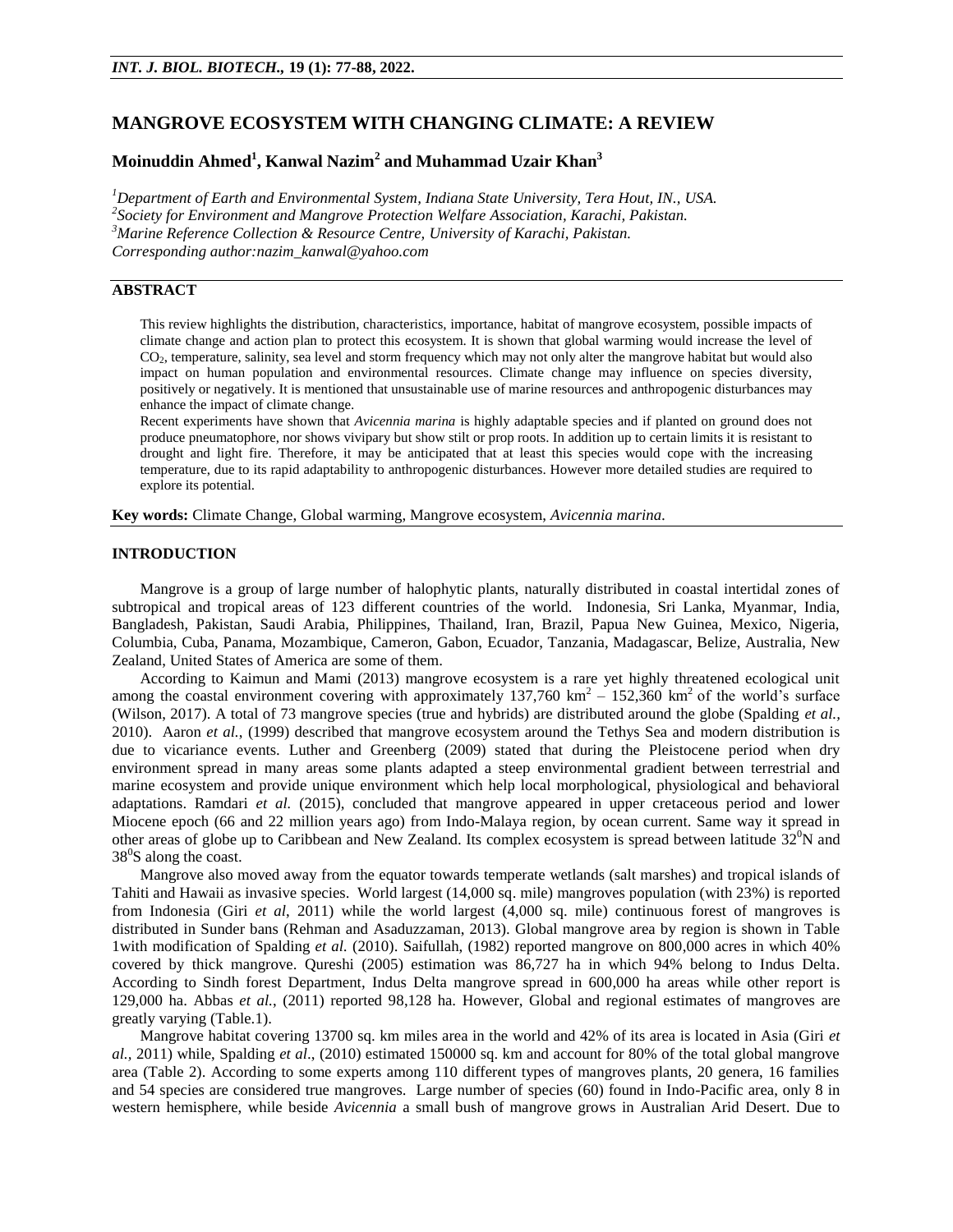anthropogenic activities such as urbanization, developmental projects, cutting, camel browsing, pollution, industrialization, shrimp farming, aquaculture and climate change, these forests are in threats. FAO (2007) reported that from 1980 approximately 35600 sq.km mangrove population has been lost on global basis, in Pakistan the destruction rate is 60%, in China 70% while in Indonesia the rate of destruction is 40% in last 3 decades (FAO, 2007). However, according to Gilani *et al*. (2020) Pakistan is the only country with increasing mangrove cover.

| Table 1. Global Mangrove area by regions. |        |          |
|-------------------------------------------|--------|----------|
| Regions                                   | Sq. Km | Global % |
| South East Asia                           | 51049  | 33.5     |
| South America                             | 23882  | 15.7     |
| North and Central America                 | 22402  | 14.7     |
| Central and West Africa                   | 20040  | 13.2     |
| South Asia                                | 10344  | 6.8      |
| Australia                                 | 10171  | 6.71     |
| East and South Africa                     | 7917   | 5.2      |
| Pacific Ocean                             | 5717   | 3.7      |
| Middle East                               | 624    | 0.4      |
| East Asia                                 | 215    | 0.1      |

(Modified from Spalding *et al*, 2010)

| Table 2. Global Mangrove cover, biomass and area $(km2)$ in different countries. |  |  |
|----------------------------------------------------------------------------------|--|--|
|                                                                                  |  |  |
|                                                                                  |  |  |
|                                                                                  |  |  |

| Nos.           | Countries           | World Bank,              | Mangrove | Mangrove       | Giri et al               | Spalding et al    |  |
|----------------|---------------------|--------------------------|----------|----------------|--------------------------|-------------------|--|
|                |                     | 7596, (2016)             | Cover    | <b>Biomass</b> | (2011)                   | (2010)            |  |
| 1              | Indonesia           | (27865)                  | 23143    | 42478          | 31139                    | 31894             |  |
| $\overline{2}$ | <b>Brazil</b>       |                          | 7663     | 17287          | 9627                     | 13000             |  |
| 3              | Malaysia            | ÷.                       | 4691     | 7616           | 5054                     | 7097              |  |
| 4              | Papa New Guinea     | (4763)                   | 4169     | 6236           | 4801                     | 4265              |  |
| 5              | Australia           |                          | 3315     | 3314           | 9780                     | 9910              |  |
| 6              | Mexico              | (6478)                   | 2985     | 6036           | 7419                     | 7701              |  |
| 7              | Nigeria             |                          | 2653     | 6908           | 6537                     | 7356              |  |
| 8              | Myanmar             | (5612)                   | 2508     | 3783           | 4946                     | 5029              |  |
| 9              | Venezuela           | (3398)                   | 2401     | 7516           |                          |                   |  |
| 10             | Philippine          | (2849)                   | 2060     | 2084           | 2631                     | $\qquad \qquad -$ |  |
| 11             | Thailand            |                          | 1876     | 3936           |                          |                   |  |
| 12             | Bangladesh          | (4365)                   | 1773     | 2314           | 4366                     | 4951              |  |
| 13             | Columbia            |                          | 1672     | 6236           |                          | 4079              |  |
| 14             | Cuba                | (4463)                   | 1624     | 2407           | 4215                     | 4944              |  |
| 15             | <b>United State</b> |                          | 1553     | 1554           | $\overline{\phantom{0}}$ | $\overline{a}$    |  |
| 16             | Panama              | $\overline{\phantom{0}}$ | 1323     | 2673           | $\overline{\phantom{0}}$ | ۰                 |  |
| 17             | Mozambique          | (3071)                   | 1223     | 2658           | 3189                     | ۰                 |  |
| 18             | Cameroon            | ۰                        | 1113     | 1323           | $\overline{\phantom{0}}$ | ۰                 |  |
| 19             | Gabon               | ٠                        | 1081     | 3864           | ٠                        | ۰                 |  |
| 20             | Ecuador             |                          | 935      | 1906           |                          |                   |  |

Note: Pakistan, Madagascar and India are missing in these studies.

Mangroves form most productive, biologically diverse, unique and complex ecosystems and playing vital roles between aquatic and terrestrial ecosystems. They receive resources from land and transfer to marine ecosystem, and reduced vulnerability and risk from waves and storm surge, providing natural protection (Saifullah *et al.*, 1994). It is stated that, Florida mangrove forest prevented 1.5 billion damage and half million people from 2017 Hurricane Lama.

According to a report of FAO (2005) mangroves are distributed in small pockets in many bays and inlets of tidal areas of Red Sea and Persian Gulf, covering an area of about 2000 ha. One of the best mangrove forests, after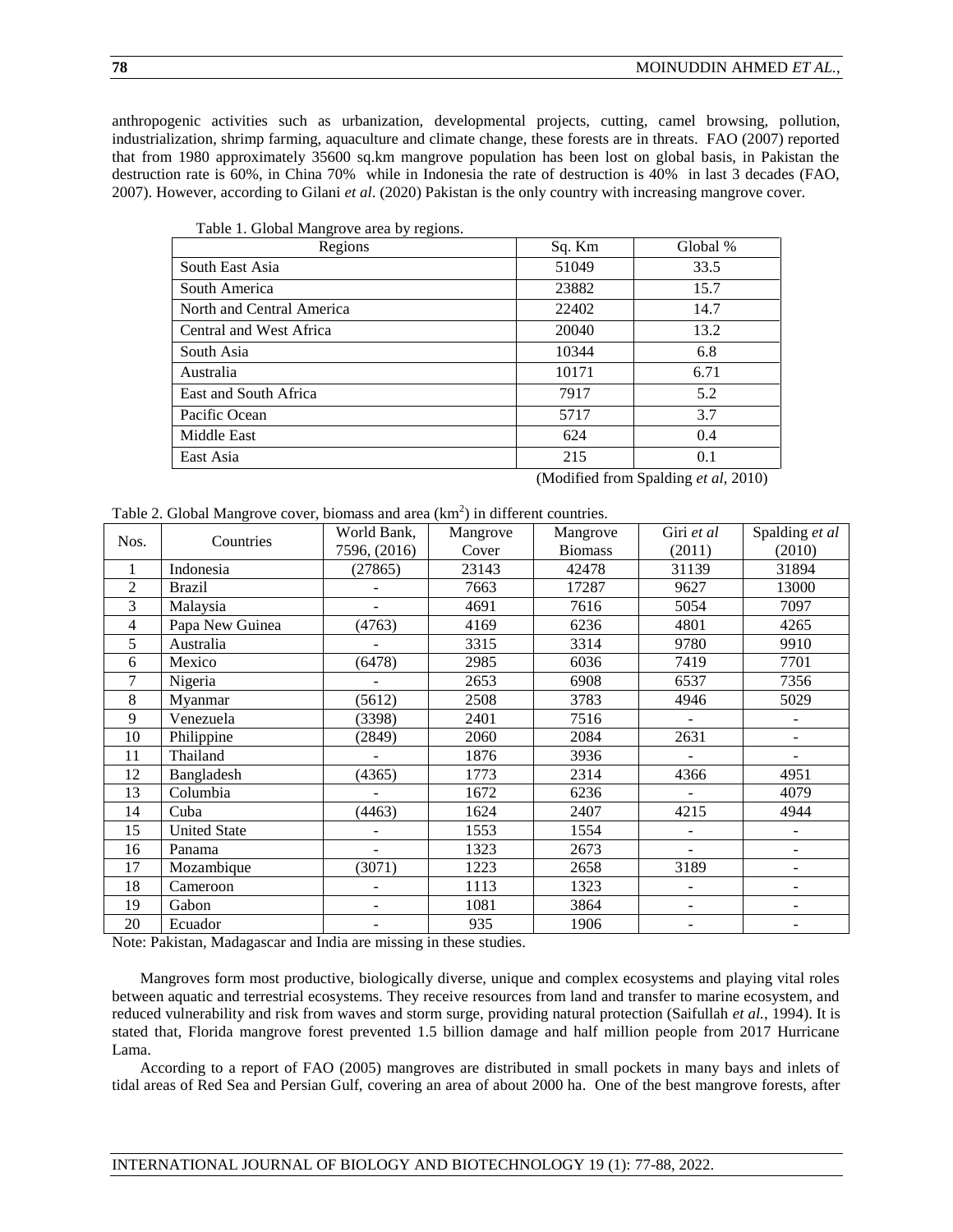North America forests, are also spread in coastal areas of Pakistan (Nazim, 2011) covering 250,000 ha area (Mirza *et al*., 1983). However recent Satellite images show 160,000 sq. ha area (Ahmed and Shaukat, 2015).

The coastline of Pakistan is extending 1,050 km along the Arabian Sea, the mangroves exist only at five locations: Indus Delta and Sand spit in Sindh province while Sonmiani Khor (Miani Hor), Kalmat Khor (Kalmat Hor), and Jiwani (Gwadar Bay) in Baluchistan province (Fig. 1) covering total area 9,538 km<sup>2</sup> (Gillani *et al.*, 2020). Three out of five sites i.e. Indus Delta, Sonmiani Khor, and Jiwani are Ramsar sites. The human population in and around mangroves forests of Pakistan is approximately 1.2 million, and almost 90% of the population derive their primary income from fishing and its associated activities. During winter abundance migratory water birds including pelicans, flamingoes waders, gulls and terns make Pakistan's mangroves their temporary home.



Fig. 1. Five mangroves study sites of Pakistan: 1. Indus Delta, 2. Sand spit 3. Sonmiani Khor (Miani Hor), 4, Kalmat Khor (Kalmat Hor) and 5. Jiwani (Gwadar Bay) (Gillani *et al*., 2020).

In Saudi Arabia, *Avicennia marina* is a widely distributed species, while *Rhizophora* sp. is located only at one site (Saifullah, 1994). The Saudi Kingdom protecting mangroves since 1970 and pledged to plant over one million plants. In Pakistan coastal area 98% are either gray or black mangrove. The experimental plantation of mangroves was initiated as early as 1986 by Sindh Forest Dept. in Indus delta (Qureshi and Khan, 1988). *R. mucronata* was highly successful species as compared to *A. marina*, the abundant species of the delta. Therefore. Massive plantation of *R. mucronata* was undertaken by planting 847.275 saplings in Kharro Chan, Thatta (The Express Tribune, 2013).The community-participation endeavour broke the earlier Guinness Book of World Record by planting 1,129,294 mangrove saplings on an island near Keti Bunder in Thatta district of Sindh on April 19, 2018 (The Express Tribune, April 19, 2018). The results of early plantation in Indus delta were presented by Qureshi and Khan (1988) and later discussed by Qureshi (2012). The sapling growth of *R. mucronata* has been evaluated by Khan *et al*. (2021) for Gwadar and Indus delta nurseries.

#### **Definitions of mangroves**

Mangroves are defined in various following ways.

 Mangroves are a group of halophytic shrubs and trees which grow both in salt and fresh water regimes, unlike other plants. They are known to be well-adapted in the highly saline, coastal, intertidal, estuaries, salt marshes environment with hypoxic fine muddy sentiments. They belong to different families, size and shapes.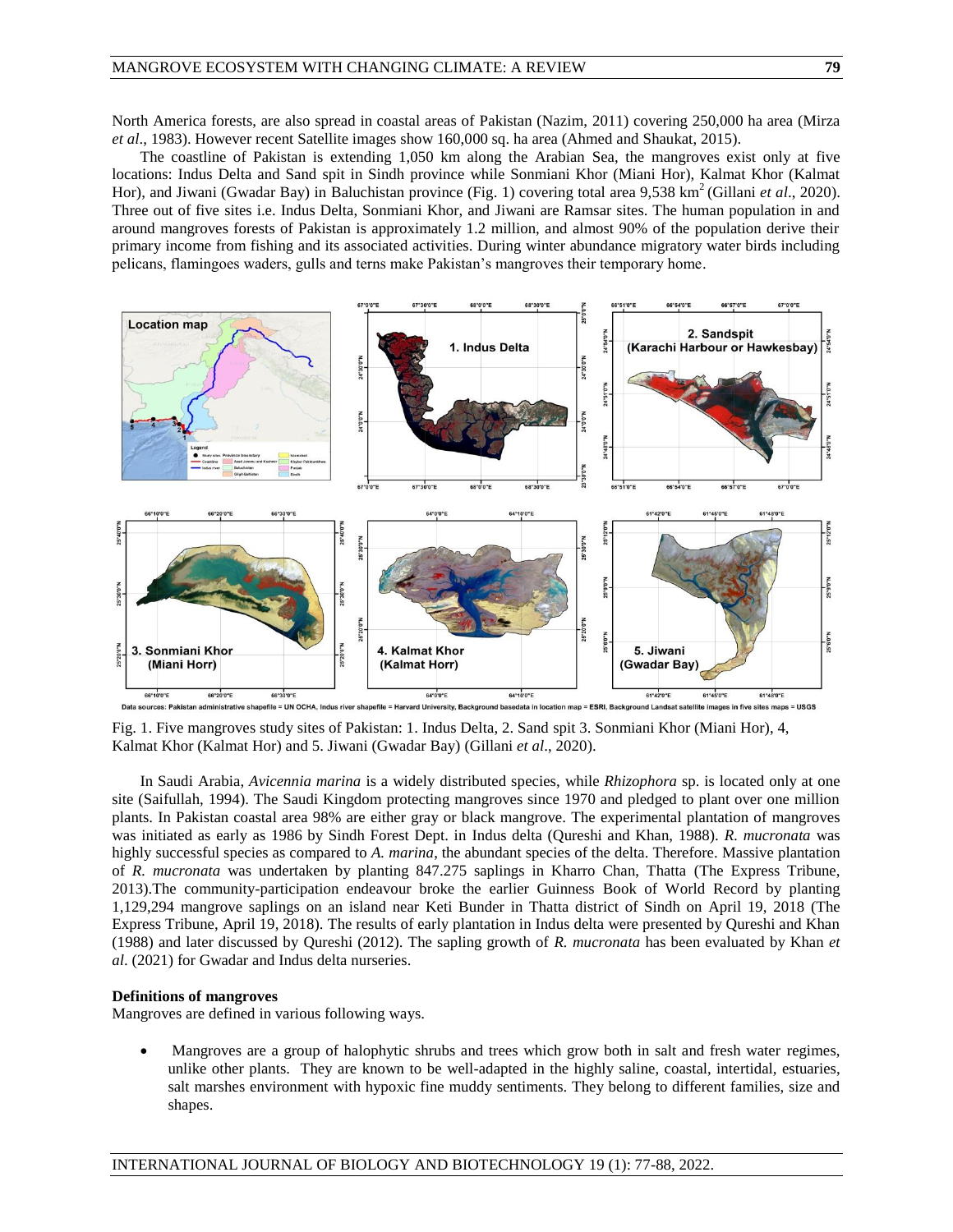- Plants grow in swamp, producing tangled roots above the ground surface is also known as mangroves.
- According to the Hege Dictionary (2010), trees with roots, which are above the ground, growing along the coast or on banks of large rivers in hot areas are called mangroves.
- American described, any coastal tropical tree or shrub as mangrove, that form large colonies is swamps or shallow water, providing habitat for young fish and shrimp.
- Designating a family (order Rhizophoraceae) of dicotyledonous tree and shrub that inhabit tidal marshes and river mouths in the tropics.

### **Habitats of Mangroves**

Mangroves are distributed in different zones adapting particular niche *i.e.* close to shore, fringes sheltered bays, estuaries and transitional zones in tidal areas. Lugo and Snedaker, (1974) reported following five types of mangroves on the basis of habitat.

- Fringes Mangroves: Which grow in open bays and lagoons.
- Over washed Mangroves: similar to fringe species, isolated from land, becomes flooded during high tide.
- Riverine Mangroves: River delta, during summer faced drought, high salinity, inundated with fresh water.
- Basin Mangroves: Grow in deep bays, cover, extended for inland.
- Dwarf Mangroves: Bush type, lack of nutrients, high salinity, and rocky soils.

### **Types of Mangroves:**

Following species are famous with their non-scientific names (Lugo and Snedaker, 1974).

- 1. Red mangroves (*Rhizophora, Ceriops, Kandelia, Bruguiera).*
- 2. Gray mangroves (*Avicennia marina*)
- 3. Black mangrove (*Avicennia germinans*)
- 4. White mangrove (*Laguncularia recemosa*)
- 5. Buttonwoods, White Mangroves (*Conocarpus erectus*)
- 6. Mangrove apple (*Sonneratia* sp.)
- 7. Mangrove Palm (*Nypa fruticans)*

### **Unique abilities of mangrove plants**

Plants have unique following adaptive abilities to survive in harsh environment.

- Plants have filtration system to remove large amounts of salts from the absorbed water (salt hair and salt glands) by osmotic adjustment.
- Leaves are coated with wax to minimize transpiration like desert plants.
- In addition to the main root system, cable roots protrude Pneumatophores (above ground porous roots) for salt exclusion (Sobrado, 2005); Munns and Tester (2008) gas exchange due to hypoxic or anoxic environments in muddy soil, such as in *Avicennia marina* and *Sonneratia alba*.
- Some species possess extensive root system for support in muddy soil (up to 50 m away from main trunk (Nazim, 2011).
- Some species have prop roots (*Rhizophora*) to support and exchange gases)
- Seeds are buoyant hence suitable for water dispersal.
- In some species seeds start to grow in seeding (propagates or propagules) while attached to the plant (vivipary). After discharge these propagules are able to grow in one year time and able to float up to one month to find suitable place to grow. However different species adopted different strategies to handle harsh conditions.
- Able to re-sprout from epicormic shoots (Alongi, 2008).
- Mangroves are highly potential to adapt sea level rise, however it depends on availability of suitable land or expansion with fresh water supply, sediments and nutrients (Lange *et al.*, 2010); Ward *et al*. (2016) also stated that mangrove can migrate to higher level due to sea rise if topographic barrier does not exist.

## **Characteristics of a typical mangrove species**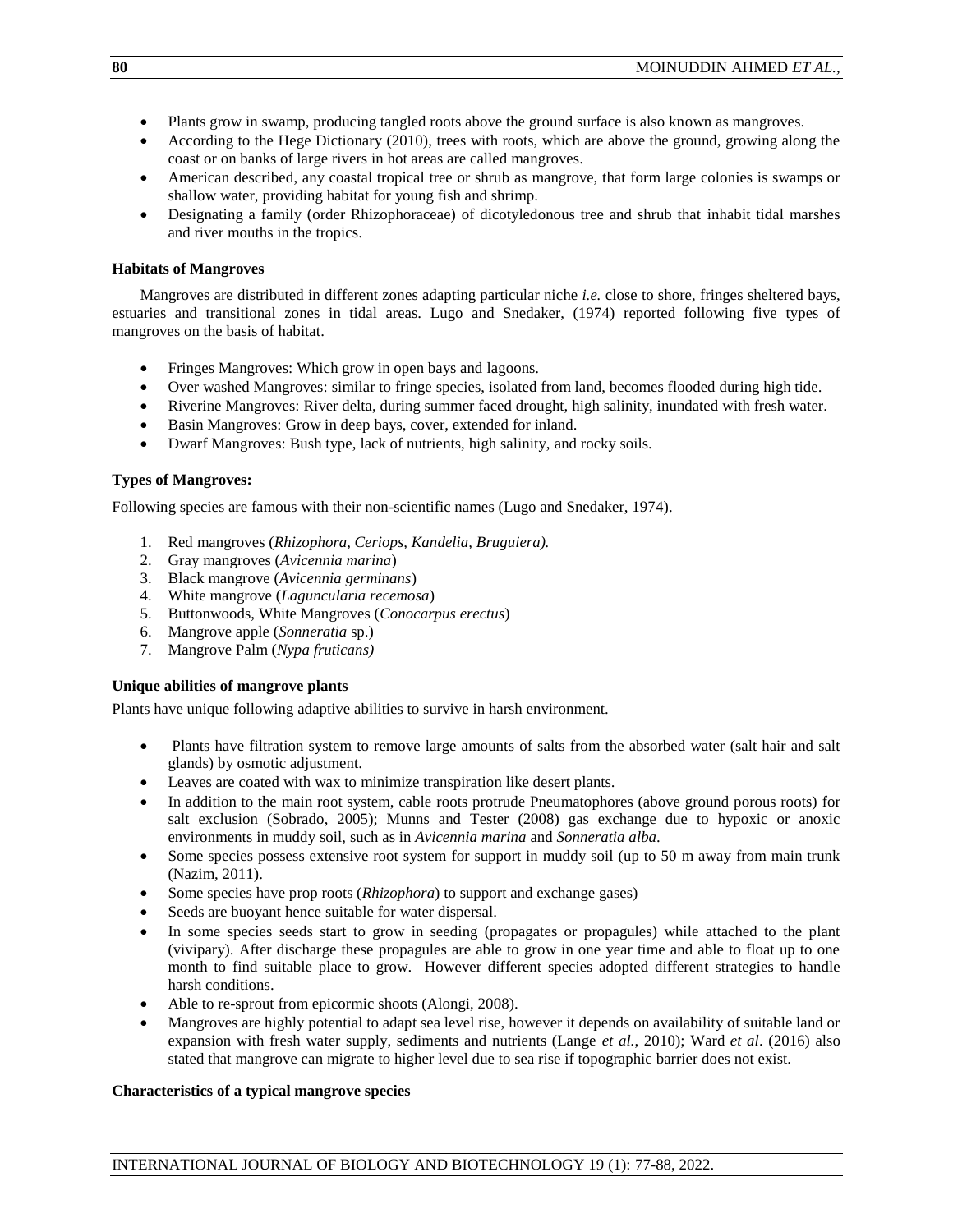- Inflorescence an axillary or terminal head like cyme. Bisexual, white to golden yellow, tiny, sessile, regular, 0.5cm wide in a group of 3-5 flowers, 3 bracts up to 4mm long at base, 5 sepals (3.5-4mm long), 4 yellow green petals (4.5-7.0mm long). Pollination by bees and small insects, Cross and self-pollination. Fruit takes 2-3 or up to 5 months to mature after pollination.
- Fruit oval shaped, capsule, leathery, scaly hairs, 1-3 cm long and light yellow in color. It contains large cotyledon and produces one fleshy seed, which normally grow while attached to mother plant (viviparous). Dispersed by water during high tides.
- Plant produces a thick network of underground shallow root system, spreading up to 50 m around a single tree with hundreds of aerial roots above ground (pneumatophores) normally up to 40 cm tall in Pakistan, which go up to one meter high elsewhere. These roots not only support during high tide but help to respire directly from the air through small pores on it.

### **An example of a typical mangrove species is presented here:** *Avicennia marina* **(Forssk.) Vierh:**

*Avicennia marina* is a widely distributed plant in Pakistan, Saudi Arabia, UAE, Oman, Qatar, Iran, Egypt, Eritrea, Somalia, South Africa, Australia, and New Zealand. This species belongs to flowering plants (angiosperm) family Acanthaceae Grows in the intertidal zone of estuarine, swamp along the coastal belt. In Pakistan, once they were widely distributed along the banks of River Indus, now more than 70% have vanished. Regional phinological differences may exist, however for description, Flora of Pakistan and Ahmed *et al*. (2021) may be followed.

This species is also dominated in Arabian Gulf providing shelter for marine life and birds. Every year these forests provide breeding ground to different types of migratory birds (over 500 species) and protect sea coast/harbors from erosion, floods, hurricane, cyclone and pollution. These plants also improve and protect our marine resources on which millions of people depend for living. In Pakistan, these forests are threatened due to loss of habitat, overgrazing by camels, crab collectors, cutting, pollution and coastal development.

Under mangrove, soil, anaerobic bacteria, produce nitrogen gas and soluble iron, inorganic methane, sulfides and phosphate, and make soil less fertile besides shortage of light. This may be the reason mangrove seedling never grow under their own mother plants, however a recent study (Nazim *et al*., 2014), shows that beside shade it is due to the allelopathic property of decaying leaves and branches of mangrove.

Shrubs or trees, 8-10 m (Pakistan) may up to 15 m with 20-40 cm Dbh while in Australia up to 25 m tall. Mangrove in Indonesia can grow up to 50m tall with densely packed branches and intertwined roots system (FAO, 2007). Crown dense and rounded, twigs fine hairy, bark greyish brown, smooth, thin, stiff brittle flaken, inner dark green. Main trunk produces many branches just above the water surface during the high tide.

Leaves on small twig, thick, fine hairy, angular, leathery, opposite, simple entire, 5-8 cm long, acute apex, without stipule, petiole 1.5 cm long, blade elliptical to ovate or lanceolate, 3-13 cm long, 1.5-5cm wide with salt pores.

### **Economic Importance**

Mangrove ecosystem may be divided in to three economic groups.

- 1) Plant group with direct use obtain cash, benefits from marine resources.
- 2) Plants with Indirect use: Ecological, biodiversity, flood control, erosion control, storm protection, nutrients retention, pollution sink and climate change values.
- 3) Non-used ground Existence and bequest value of mangrove.

Grayish yellow wood is durable, heavy and fine textured, used in house, boats, furniture, beehives, while branches are used in fences. Used to make charcoal and as firewood.

Tannins is used for dying, leather productions and repellent for mosquitos. Mangrove provide food and different type of traditional products and artifacts. It extracts are used by local people (as folklore medicines). Plants are rich source of steroids, saponins, alkaloids and triterpenes.

Resin from bark is used to treat snake bites. Leaves and bark used to anodyne. Ash of wood is used to cure skin problems. In Madagascar, fish poisoning is treated by leaves extracts. Chemical obtained from the plant are used as antioxidant, antifungal, antibacterial, insecticides, and pesticides by bush people.

Mangrove leaves contain several trace elements which are essential for human health.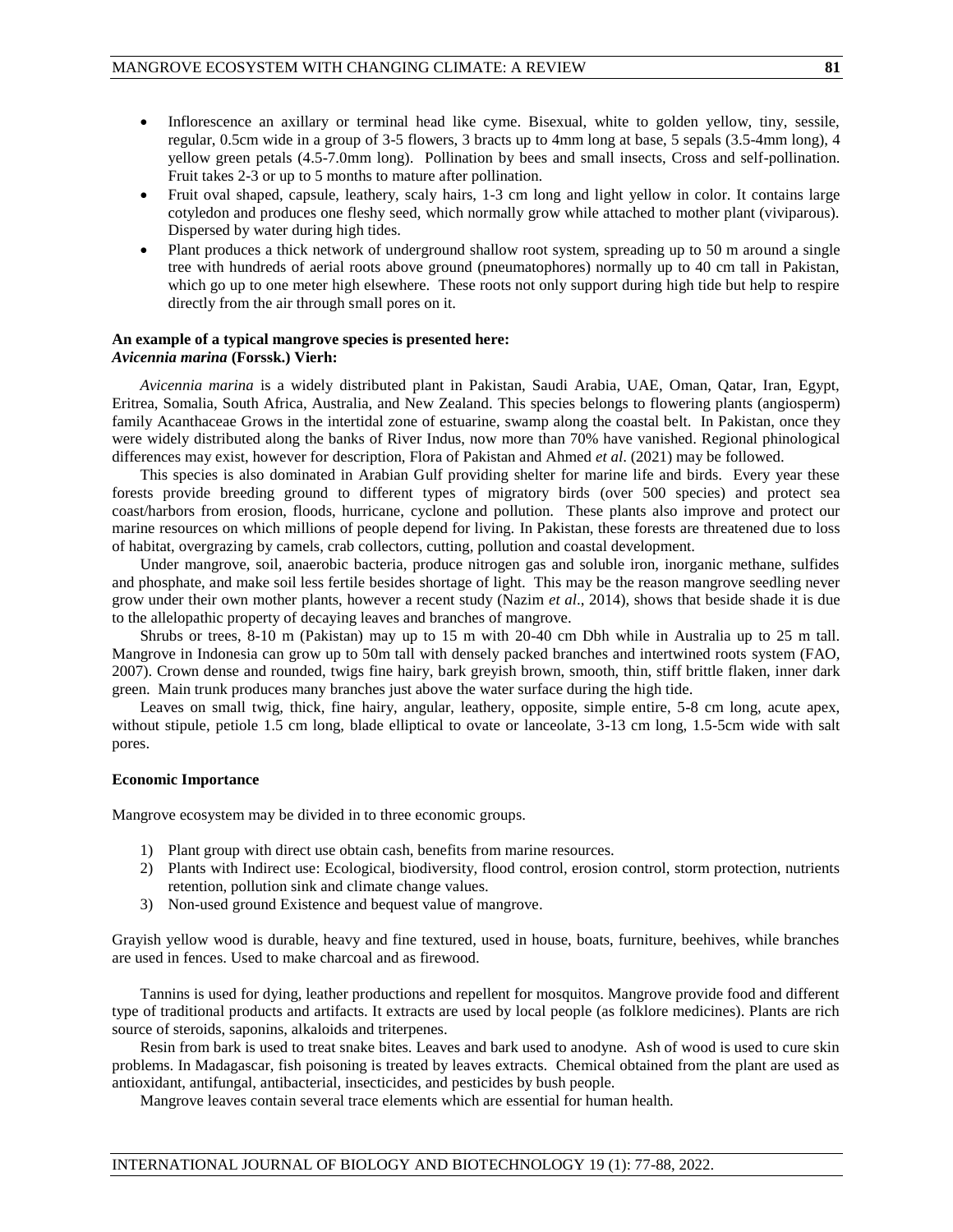Different species have different medicinal importance. Vinoth *et al*., (2019) reported following use of 5 mangrove species.

- *Rhizophora mangle* reported to cure malaria, fever, tuberculosis, leprosy, plaster for fractured bone, antiseptic, fungal infection, angina, dysentery, diarrhoea, elephantiasis.
- *R. mucronata* is used to cure ulcer, hepatitis and elephantiasis. It is febrifuge.
- *Ceriops decandra* used in cure of ulcer and hepatitis.
- *Avicennia marina* cure for skin disease
- *Aegiceras corniculatum* used for diabetes, fish poison, asthma and rheumatism (Vinoth *et al.*, 2019)

### **Socio-economic Importance**

World Resource Institute (WRI) reported that mangrove ecosystem contributes US\$ 174-249 million/year to Brazil's national economy (Copper *et al*., 2009). Mangroves are associated with 3.5 million human populations, about 400 million dollars domestic products, infrastructure and storm surge areas especially in Myanmar, Philippines and Indonesia (Blankespoor *et al*. 2016).

- A large number (more than 100 million within 10 km of Mangrove forest) of world population live closed to coastal areas and these forests provide shelter, marine, resources, food, jobs and playing an important role in their daily life (Nanjo, 2020). Nanjo *et al*., (2014) reported that, abundance and richness of many fishes (including offshore fishes and coral fishes) are significantly related to mangrove density. In addition, mangrove resident fish show different genetic structure than other fishes. Therefore, for the survival of their population mangrove density is important.
- There extensive root system and dense plants allow to the withstand high tides, waves, tsunamis, hurricanes, storm surges, and soil erosion. In result, coastal areas, vegetation, wildlife, harbors, coastal infrastructure and coastal human populations is protected due to creation of buffer zone between them. Storm surge is a temporary increase in the height of sea level due to low atmospheric pressure or strong winds (IPCC AR4, 2013). It is estimated that, 1000 sq. m. mangrove cover may reduce inundation (Table 3). However, many studies (Gendan *et al*., 2011 suggested it depends on the intensity of storms, density of mangrove forest, stem density, roots and shape of forest floor.
- This ecosystem produces a large population of phytoplankton and zooplankton as a primary production of food chain for uncountable marine wild life which acts as a secondary producer for larger marine populations.
- For primary consumer in mangrove forest carious other organisms like fungi, bacteria and woodborers are also involved in recycling the detritus along with air born microflora, which varies from season to season, species to species and climatic conditions (Nazim *et al*., 2013).
- This ecosystem supports millions of worms, Balanus species (Barnacles), oysters, shrimps and invertebrates, which are feed by different fishes. Besides these ants, spiders, moths, termites, scorpions, crabs, bees, butterflies, flashing fire flies, bats, lizards, frogs, snakes, birds, and monkeys live on mangrove branches.
- Barnacles, anemones, sponge, sea stars, mudskippers, lobsters, crocodiles, services close to the root systems, while tigers and deer, fox, wolfs, dogs, are found on the forest ground.
- Mangroves ecosystems protect several species of coral reefs and sea grass to keep water clean due to smooth filtering and fine sediments.
- These ecosystems are also serving as pollution sink and up to certain limits, control toxic heavy metals. However, according to Khan *et al.* (2009) high volumes of pollutants damage the sustainability of mangrove ecosystems. Fertilizers, pesticides and other toxic chemicals kill marine animals, while, oil pollution suffocates mangrove roots. These forests are world's most threatening tropical and subtropical ecosystems.
- Study shows that certain species like *Avicennia marina* is potentially high phytoremediation species (Nazim *et al.,* 2010).
- Mangrove roots reduce the intensity of floods and waves, and trap fine sediments, stabilizing coast lines. Mangrove forests can store 3 times more carbon than terrestrial forests (*Donato et al., 2011*). Waterlogged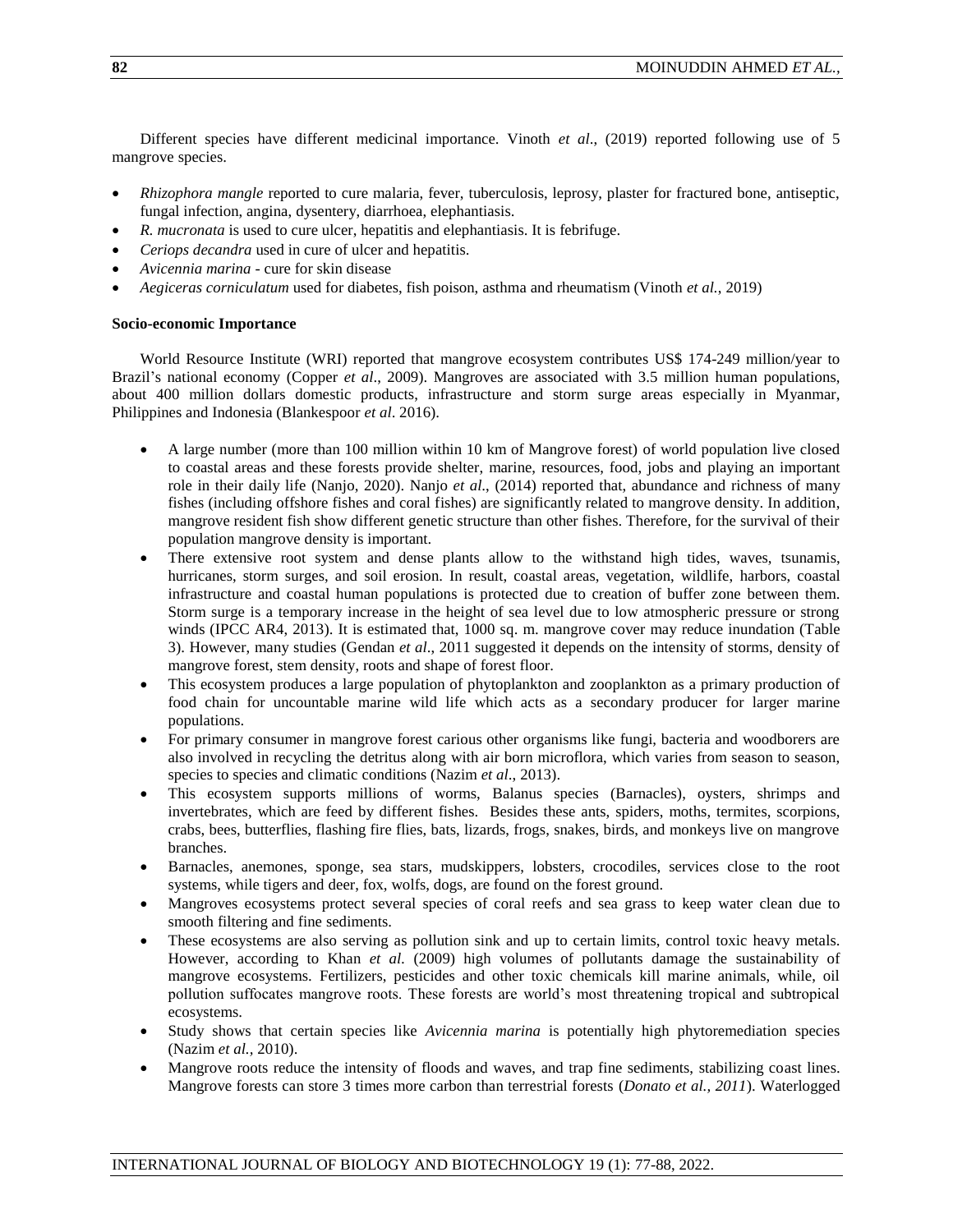soils (Candy, 2018) of mangrove forests also absorb and store a great amount of carbon (Blue Carbon). These ecosystems are recognized as hotspots in the impact of climate change mitigation.

- These forests provide water purification, nutrients cycling, nursery for marine fauna and help in coastal stabilization.
- Gray mangrove can be used to reclaim waterlogged and saline agriculture lands that may have lost tree cover (Nazim *et al.*, 2010).

| Nos.           | Areas         | Glob. Man.     | WMP <sub>2</sub> | WMP3           | WMP4        | A.I.S.S        | <b>GDP</b> | Pop. % | S.S.A          |
|----------------|---------------|----------------|------------------|----------------|-------------|----------------|------------|--------|----------------|
|                |               | Cover. %       | $\%$             | $\frac{0}{0}$  | $\%$        | $% *$          | US\$       |        | $%$ **         |
| $\mathbf{1}$   | East Asia and | 57             | 77               | 19             | 3           | 19             | 225        | 108    |                |
|                | Pacific       |                |                  |                |             |                |            |        |                |
| $\mathfrak{2}$ | Latin America | 26             | 43               | 29             | 28          | 61             | 231        | 124    |                |
|                | and Caribbean |                |                  |                |             |                |            |        |                |
| 3              | South Asia    | 11             | 93               | $\overline{4}$ | 3           | 36             | 58         | 71     |                |
| 4              | Sub Saharan   | $\overline{7}$ | 100              | ${<}1$         | $\leq$ 1    | 3              | 11         | 10     |                |
|                | Africa        |                |                  |                |             |                |            |        |                |
|                | Ten top       |                |                  |                | Combine 3+4 |                |            |        |                |
|                | Countries     |                |                  |                |             |                |            |        |                |
| $\mathbf{1}$   | Indonesia     | 33             | 83               |                | 17          | 8              | 20         | 24     | 27             |
| $\mathfrak{2}$ | Mexico        | 8              | $00\,$           |                | 100         | 173            | 503        | 359    | 50             |
| 3              | Myanmar       | 6              | 73               |                | 27          | 27             | 210        | 172    | 29             |
| $\overline{4}$ | Papa New      | 6              | 69               |                | 31          | 6              | 18         | 20     | $\overline{7}$ |
|                | Guinea        |                |                  |                |             |                |            |        |                |
| 5              | Bangladesh    | 5              | 99               | 1.0            |             | $\overline{4}$ | 91         | 108    | 10             |
| 6              | Cuba          | 5              | 99               | 1.0            |             | $\overline{2}$ | 6          | 6      | 22             |
| 7              | India         | 5              | 91               | 9              |             | 71             | 56         | 74     | 47             |
| 8              | Mozambique    | $\overline{4}$ | 100              |                | $00\,$      | $\overline{4}$ | 6          | 6      | 24             |
| 9              | Venezuela     | $\overline{4}$ | 41               |                | 59          | $\overline{7}$ | 61         | 56     | 14             |
| 10             | Philippines   | 3              | 15               |                | 85          | 68             | 271        | 203    | 28             |

Table 3. Wetland Migratory potential (WMP), storm surge areas, increases in GDP, human population and reduction of storm surge area due to mangrove.

Source: Modified World Bank Research Policy working paper 75% (2016); Glob.man. Cover = Global Mangrove Cover area (%), WMP2= Mangrove Capable to Migrate, WMP3 and WMP4= not able to migrate, A.I.S.S= Area increase in storm surge, Pop= Pollution (Human), Wetland Migratory Potential (Hoozemans *et al.*, 1993), S.S.A= Reduction in area to storm surge due to mangroves.

Note: Above data is computed in one meter sea level rise (SLR) scenario. \* = Under all climate change effects.

#### **Effects of Climate Change on Mangrove Ecosystem**

Increase population, urbanizations, industries, infrastructure, forest logging, use of fossil fuel etc. created climate change. Besides anthropogenic disturbances these important ecosystems is threatening by the impact of global warming (Alongi, 2015). Donato *et al.* (2011) stated that mangroves are among the most Carbon rich forests, known as the best Carbon scrubbers". Campbell and Brown, (2015) stressed to save these treasures. Pendeleton *et al*., (2012) stated that ⅓ of Carbon is hold by Indonesian mangrove forests. Alongi, (2008) reported that 0.5% of world mangrove area hold 10-15% blue carbon. Murdiyarso *et al.,* (2015) estimated 3.14 billion metric tons of carbon from Indonesian mangrove forests. These forests have great potential for global and regional climate change mitigation. Destruction of mangroves will release huge amount of carbon in the atmosphere, resulting increase global warming which ultimately will reduce food resources due to reduced marine resources. Therefore, these ecosystems are disturbed or destroyed on the name of development; its consequences will be great not only on biodiversity, marine resources but human life and survival.

It is predicted that increase temperature will rise sea level like Bay of Bengal but due to the construction and development projects there will be no place for new sedimentation and propagules to grow and rise with seas level. Gilmam *et al.* (2008) stated that sea level rise will change the sediments and high water-table. Plants may die back due to inverted stress. However, mangrove population may migrate to high level. Hoozimans *et al*. (1993) described 5 stages of wetland Migratory potential (WMP) in one meter sea level rise scenario *i.e*., in WMP 1 and WMP5 no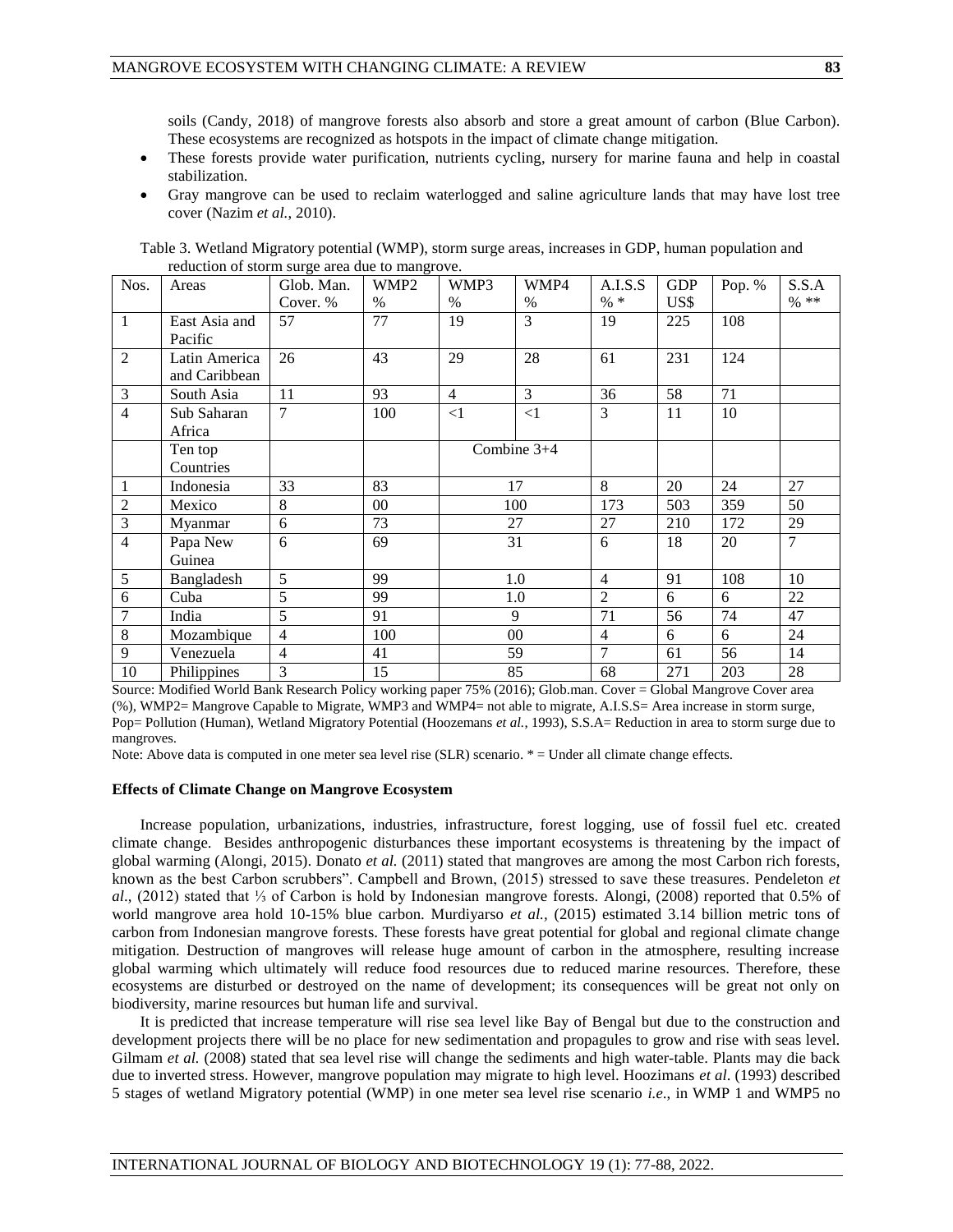mangrove occurs; WMP2 capable to migrate while WMP3 and WMP4 stages not able to migrate. It is stated that South Asia and Sub Saharan Africa mangrove have highest potential to migrate due to sea level rise. Highest vulnerability is seen in Mexico where 100% coastal mangrove may be destroyed by sea level rise (Table 3). Rise of sea level will also destroy homes and agricultural lands of coastal populations like in some areas of Sindh Pakistan.

The coastal areas will be more affected and directly face the storms, hurricanes, floods etc. (Ward *et al.*, 2016). There will be more soil erosion in coastal area and harbor authorities will required more money to clean their channels from accumulated soil and mud. After working in 42 developing countries in present and future climate change scenario, a World Bank report (Blankespoor *et al.*, 2016) predicted 10% more increase storms and one meter rise of sea level which would be a great impact on mangrove populations. Impacts of climate change on Caribbean mangrove coasts also discussed by (Wilson, 2017).

Increased pollution will spread toxic heavy metals among marine wild life and this toxic element will be transfer is human body if consumed. In consequence human population will face unwanted diseases and acute health problems. In addition, country will lose export and foreign exchange. Due to cutting, mangrove cover is rapidly decreasing. It is estimated that loss of one square mile of mangrove trees would be a loss of 124 metric tons of fish per year.

Besides loss of other marine resources, Rising temperature may decrease photosynthesis and increase salinity which may reduce rate of decomposition, hence less or delayed food for microorganism which may break or significantly disturb chains of marine ecosystem, creating harsher situation to other dependents to survive. Increase temperature may change phonological pattern of species and species composition of the ecosystem. In addition, the rise of  $CO<sub>2</sub>$  may or may not be beneficial of these forests.

Due to climate change, rainfall patterns would be change (IPCC, 2013) and likely to influence species by species in mangrove ecosystems. Some (*Sonneratia alba*) will get benefit whiles, no response to *Bruguiera gymnorrhiza* (Gilman *et al*., 2007). Similarly increase floods may bring more sediment, nutrients and reduced salinity for the better growth of mangrove ecosystem, however it is anticipated that combine effects of climate change will most likely negatively impact on mangrove forests. This situation may result in significant loss of biodiversity which is most important for human.

Small scale experiments (Nazim *et al.*, 2010) show that if *Avicennia marina* seedlings are planned on ground, pneumatophores are not produced due to presence of oxygen around root system, vivipary is also not seen while some stilt or pop roots are produced. In addition, up to the certain limits plants were resistant to drought and light fire. Therefore, it may be anticipated that at least *Avicennia marina* would cope with the increased temperature, due to the high potential adaptability if anthropogenic disturbances are controlled in these forests. However, more detailed studies are required.

It is anticipated by the World Bank, (2016) that in future (by year, 2050), from West Bengal alone more than 12 million people might migrate due to global warming (Schwartzstein, 2019). From these area 1.5 million people already moved to near cities due to land taken by floods and solid erosion. In Pakistan also a large number of coastal populations living below poverty level migrated to nearby cities due to the same reason. Amjad *et al.,* (2007) reported 67km sea water intruding in coastal areas of Sindh damaging agricultural field and coastal towns. These forests are indispensable in combating impact of climate change, therefore should be protected, conserved and restore worldwide.

#### **Action Plan for Mangroves**

UNEP, (2014) stressed the need that conservation projects should be started, which cannot achieve goal without involving local communities, particularly woman. These projects should include education, training, health, alternative jobs and easy microfinance program for vegetable farming, handicrafts, and small businesses like food or bakery shops. Community should be train to protect and use these ecosystems as sustainable way. This will enable coastal mangrove community with technical skill and knowledge to take part in decisions to improve mangrove management, environment, biodiversity and livelihood. It will also provide resilience mitigation to impact of climate change.

- Beck *et al*., (2015) stated that greater awareness of the role of mangrove in coastline protection as part of a multidimensional strategy for climate change adaptation has led to large scale programs to rehabilitate and replant mangrove in countries like Vietnam and Philippines as well as small programs in many other countries. Kambaj *et al.* (2016) also stressed the need of forest conservation in changing climate.
- Lands of mangrove forests should not be reclaimed for development projects, and no project should be allowed disturbing this ecosystem.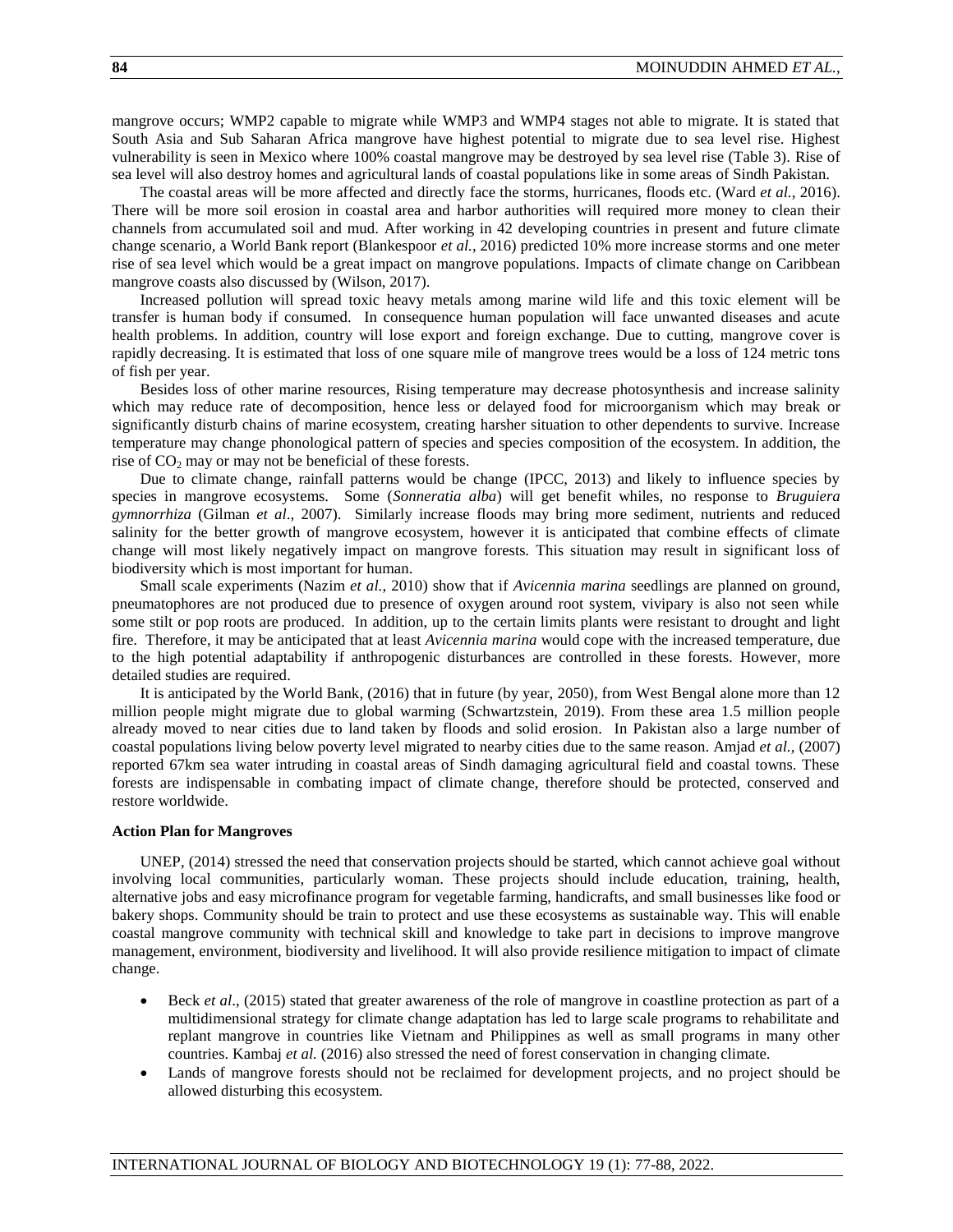- Cutting trees and over grazing should be banned. Considerable area of mangrove should be increased by planting more trees in suitable coastal and river areas. Width of planting belt and selection of suitable site is important. It is reported that storm surge attenuation depends on planting belt and site-specific characteristics of the area. An unpublished report of Bangladesh reported that a 600m wide mangrove belt at the Southern end of Hotia Island reduced the surge height by 0.45m from 6.2 to 5.75m while, southeast and southwest sites show no considerable effect. Therefore, for maximum benefit it should be carefully considered. In addition (i) Vigilance station to control traffic and illegal cutting. (ii) Hydrological rehabilitation, *i.e*. to prevent natural water channels and (iii) Ecological rehabilitation, *i.e*., organic matter determination, protect natural regeneration etc. is also be considered as suggested by Garcias, (2012). Different species have different range of salinity tolerance, therefore during plantation it should be considered (Aziz and Khan, 2001). Despite the opinion of Mukhtar and Hannan, (2012) that exploitation by villages for legal use do not pose a major threat to existence of these forests. Evan, (2013) stated that, with increasing human population, illegal activities, browsing up to hundreds of camel, cutting for fuel/charcoal, sale and substandard methods to obtain forest resources are great threats to ecosystem.
- Coastal forests resources (fish, crab, shrimp etc.) should not be obtained by substandard ways (unsustainable use). Shrimp forming resulted major change to ecology and destruction of mangrove fields (Alongi, 2002). Therefore, long term programs for sustainable management are required.
- No solid waste should be allowed to dump in mangrove forests.
- No industrial liquid waste should be drain in rivers and sea.
- Industrial liquid waste should be treated in water treatment plants and then taken to the deserted areas by pipe line. This water should be used to establish plants and trees cover in these dry areas for commercial purpose. This way pressure on natural forest will be reduced. These forests will store large amount of carbon and help reduce the impact of climate change. In additions our fresh water and marine ecosystem will be save from pollution.
- Only certain points should be designated in mangrove forests for tourism purpose with proper facilities and strict rules.
- National Tourism area or ecotourism would be a additional tourism project, suggested by (Kissinger *et al*., 2019). Tourists should be given garbage bag when entering and properly collected on return, so pollution could be controlled in these forests.
- Reasonable amount as fee should be charged from the visitors for proper management of these ecosystems.

To achieve these goals globally, Conservation International is a non-profit, non-governmental organization of policy makers and technical experts. Their aim is to protect re-growth and conserve this life saving unique ecosystem with the goal to increase mangrove habitat up to 20% by 2030. They are interested in issues of climate change, mitigation, biodiversity and improvement of coastal communities. It is important for each country having mangrove forest, to establish this type of organization and train volunteers to achieve this goal. To understand its important  $26<sup>th</sup>$  July of each year is considered as an International Mangrove Day.

In addition, the universities and research organization conduct research on each and every aspect of Mangrove ecosystem on regional basis, since impact of climate would be regionally variable as suggested by (Ward *et al.,* 2016).

### **Organizations coping with Climate change**

Some organizations are working on Climate Change issues in relation to Mangroves (Wilson, 2017)

- 1. United Nation Environmental Programme. World Conservation Monitoring Centre
- 2. World Resource Institute
- 3. World Resource institute Mangrove Blog
- 4. Marine Climate Change Impact Report Card (http://www.mecip.org.uk/annual-report-card/)
- 5. Global Forest Watch [\(http://www.globalforestwatch.org\)](http://www.globalforestwatch.org/)
- 6. Mangrove for the Future [\(http://mangroveforthefuture.org\)](http://mangroveforthefuture.org/)
- 7. Planet Save (htttp://planetsave.com/2015/02/18/where-without-mangorve-)
- 8. Caribbean Natural Resources Institute
- 9. University of West Indies
- 10. Caribbean Community Climate Change Centre (http://www.carribeanclimate.bz/)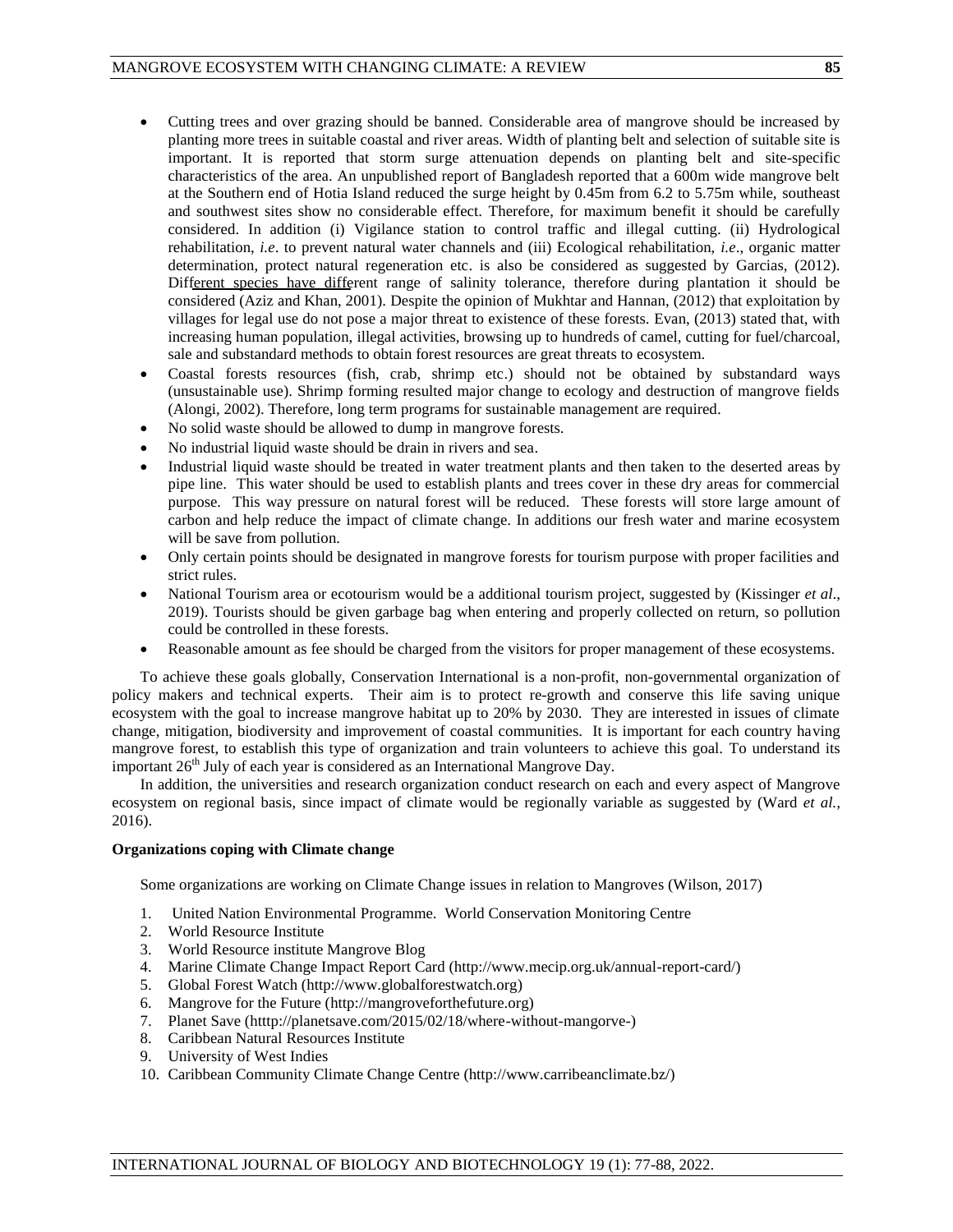### **REFERENCES**

- Aaron, M. E., J.F. Elizabeth and M.E. [Rachel](https://onlinelibrary.wiley.com/action/doSearch?ContribAuthorRaw=Merkt%2C+Rachel+E) (1999). Origin of mangrove ecosystem and the mangrove biodiversity anomaly. *Global Ecology and Biogeography*, 8: 95-115.
- Abbas, S., F.M. Qamar and M. Hussain (2011). National level assessment of mangrove forest cover in Pakistan. In: *Workshop Proceeding Earth observation for terrestrial ecosystem*, 187-192.
- Ahmed, M., M. Athar, M. Asrar, F.M. Siddiqui and A. Khan (2021). *Some Amazing Angiosperms*. Bazm-e-Takhleeq Adab. P.O. Box 17667, Karachi, Pakistan. Pp. 203.
- Ahmed, W. and S.S. Shaukat (2015). Status of Mangroves of North-Western Part of Indus Delta: Environmental Characteristics and Population Structure. *Pakistan Journal of Marine Sciences*, 24(1 and 2): 61-85.
- Alongi, D.M. (2002). Present state and future of world's mangrove forests. *Env. Conserv*., 29: 331-349.
- Alongi, D.M. (2008). Mangrove forest: resilience, protection from tsunami and response to Global climate change. *Estuarine Coastal and Shelf Science,* 76: 1-13.
- Alongi, D.M. (2015). The impact of climate change on mangrove forests. *Current Climate Change Reports*, 1 (1): 30-39.
- Amjad, A.S., I. Kasawani, and J. Kamaruzaman (2007). Degradation of Indus delta mangrove in Pakistan. *International Journal of Geology,* 3: 27–34.
- Aziz, I. and M.A. Khan (2001). Experimental assessment of salinity tolerance of *Ceriops tagal* seedling and sapling from the Indus delta, Pakistan. *Aquatic Botany,* 70: 259-268.
- Beck, M.W., M. Acesta-Morel, S. Narayan and P. Ritterlmeyer (2015). Hau Protective service from mangrove and coastal reefs have influence coastal decision in policy and practice. In: Beck, M.W, Lange, G.M, editors. *Guide line for coastal and marine Ecosystem accounting: Incorporating the protective service of coral Reefs and Mangroves in National wealth Accounts.* Washington D.C: World Bank.
- Blankespoor, B., S. Dasgupta and G.M. Langi (2016). Mangrove as protection from storm surges in a climate change. World Bank Group Development data group survey and methods team and development research group environment and energy team. Policy research workshop paper 7596. [bblankespoor@worldbank.org.](mailto:bblankespoor@worldbank.org)
- Campbell, A. and B. Brown (2015). Indonesian vast mangrove area a treasure worth saving. The Conservation: from [http://theconservation.com](http://theconservation.com/)
- Candy, F. (2018). What are mangrove? Smithsonian Institute. Ocean Find your Blue.
- Copper, E., L. Burke and N. Bood (2009). *Coastal capital Belize. The Economic contribution of Belize's coral reefs and mangroves, Washington*. DC: World Resource Institute.
- Donato, D.C., J.B. Kaufman, D. Murdiyarso, S. Kusnianto, M. Stidham and M. Kanninen (2011). Mangrove among the most carbon rich forest in the tropic. *Nature Geosciences,* 4(5): 293-297.
- Evan, K. (2013). Could sustainable fishing save Indonesian mangroves? Forest News. A blog by the centre for International Forestry Research. [http://forestnews.cifor.org.](http://forestnews.cifor.org/)
- FAO. (2005). Global Forest Resources Assessment. Thematic study on mangrove. Saudi Arabia Country Profile. Forestry Department Food and Agriculture Organization of the United Nation.
- FAO. (2007). The World Mangrove 1980-2005. Room, Food and Agriculture Organization of the United Nation paper 153. ISBN 978-92-5-105856-5.
- Garcias, J.R (2012). Community strategy for mangrove forest conservation: Conquista Campesia Conservation Easement. Fact Report. [http://www.factsreport.revues.org/2197.](http://www.factsreport.revues.org/2197)
- Gendan, K.B. M.L. Kirwan, E. Wolanski, E.B. Barbier and B.R. Silliman (2011). The present and future role of future wetland vegetation protecting shorelines: answering recent challenges to the paradigm. *Climate Change*, 106: 7-29.
- Gilani, H. H.I. Naz, M. Arshad, K. Nazim, U. Akram, A. Abrar, and M. Asif (2020). Evaluating mangrove conservation and sustainability through spatiotemporal (1990–2020) mangrove cover change analysis in Pakistan*. Estuarine, Coastal and Shelf Science,* 249 (2021) 107128.
- Gilman, E. J. Ellison and R. Coleman (2007). Assessment of mangrove response to projected relation sea level rise and recent historical reconstruction of shoreline position. *Environmental Monitoring Assessment,* 124: 105-130.
- Gilman, E. J. Ellison, N.C. Duke and C. Field (2008). Threats to mangrove from climate change and adaptation option. A Review. *Mangrove*. elaw.org/node/720.
- Giri, C., E. Ochieng, L. Tieszen, Z. Zhu, A. Singh, T. Loveland, J. Masek and N. Duke (2011). Status and distribution of mangrove forest of the world using earth observation satellite data. *Global Ecology and Biogeography,* 20: 154-159.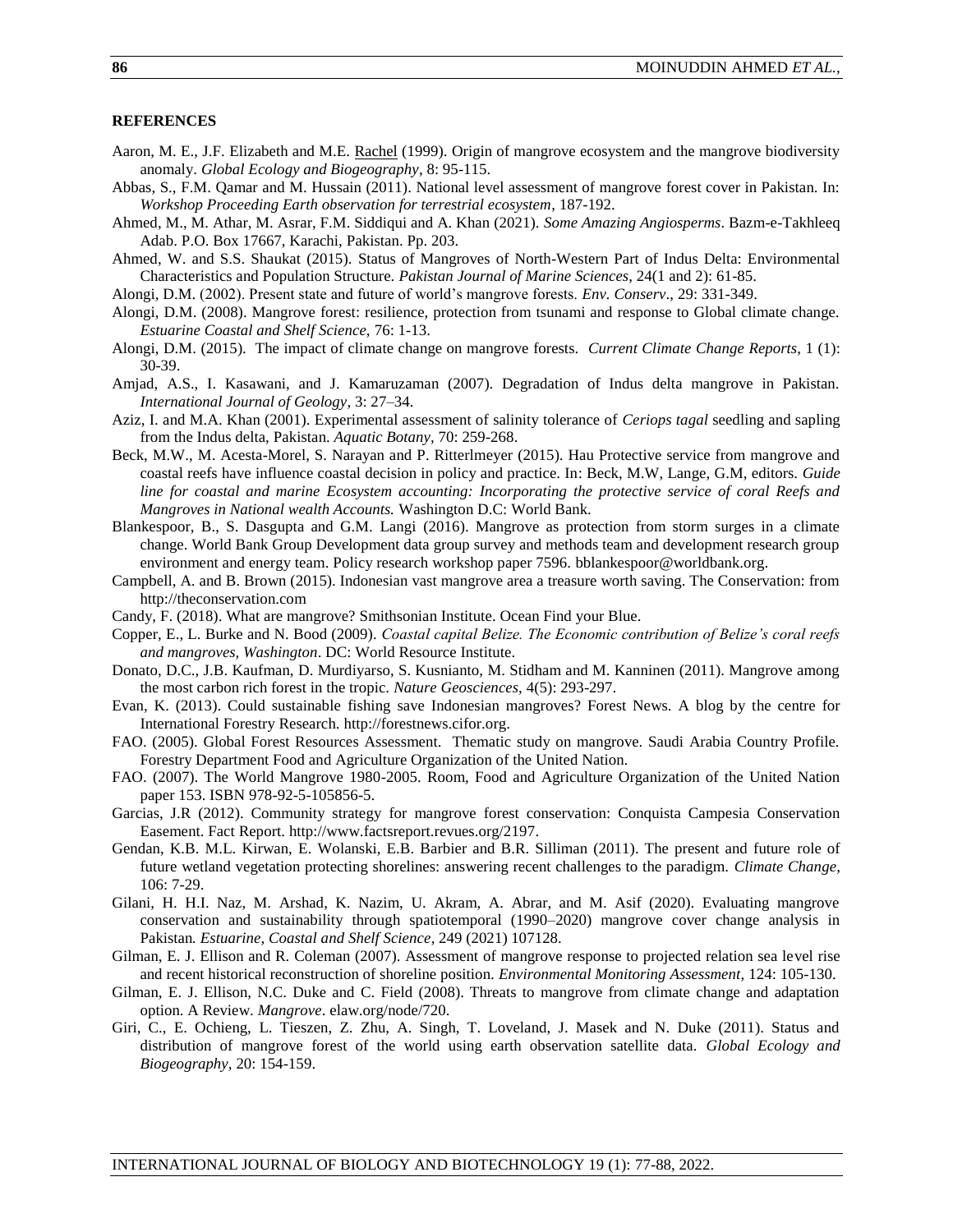- Hoozemans, F.M.J. M. Marchand and H.A. Pennekamp (1993). Sea level rise: A global vulnerability assessment 2<sup>nd</sup> revised edition. The Huge Delft Hydraulics and Tidal water Division, Ministry of Transtort, Public work and water management.
- IPCC, (2013). *Climate Change 2013: The Physical Science Basis*. Cambridge University Press, New York, USA.
- Kambaj, O., Sershen and Syd Ramdhani (2016). Forest conservation in changing climate: Reflection from Kwazulu-Natal. Veld and Flora: 26-29. Page uploaded at ResearchGate by Oliver Kambaj on Sept. 15, 2020. (Kambaj-2016-VV-KZN-forest-conservation-climate-change.pdf).
- Khan, D., M.J. Zaki and S.V. Ali (2021). Brief notes on the mangrove species *Rhizophora mucronata* Lam. (Rhizophoraceae) of Pakistan with special reference to sapling and leaf. *Int. J. Biol. Biotech.,* 18(1): 197-218.
- Khan, M.A and A. Aziz (2001). Salinity tolerance in some mangrove species from Pakistan. *Wetlands Ecology and Management,* 9: 219–223.
- Khan, M.U. K. Nazim, M. Ahmed, S.S. Shaukat, Q.M. Ali, A.T.H. Durrani and W.M. Zaheen (2009). An assessment of Pollution in Major Creeks around Port Qasim. *Pakistan Journal of marine Science*, 18 (1-2):1-9.
- Kissinger, N.A. Syahrim, R.N.P. Muhayah and Violat (2014). The potential of mangrove forest as Natural tourism area based on the flora-fauna characteristics and social aspects case study. Mangrove forest in Angsana village Indonesia. Bio web of conference 20.02004 (2020) ICWEB 2019.
- Lange, G.M., S. Dasgupta, T. Thomas, S. Murray, B. Blankespoor, K. Sandex and T. Essam (2010). Economics of adaptations to climate change-ecosystem services. The World Bank Discussion Paper No. 7.
- Lugo, A.E and S.C. Snedaker (1974). The Ecology of Mangroves. *Annual Review of Ecology and Systematics*, 5: 39-64.
- Luther, D.A. and R. Greenberg (2009). Mangrove: A global perspectives on the evolution and conservation of their terrestrial vertebrate*. Bioscience,* 59(7): 602-612.
- Mirza. M.L., M.Z. Hasan, S. Akhtar and J. Ali (1983). Identification and area estimation of mangrove vegetation in Indus Delta using land sat data. In: *Mangrove of Pakistan*, proceeding of National workshop on mangrove held at Karachi -8-10 of August 1983, PARC. Islamabad. 19-21.
- Mudiyarso, D., J. Purbopuspito, J.B. Kauffman, M. Warren, S. Samito, D. Donato and S. Kurniano (2015). The potential of Indonesian mangrove forests for global climate change mitigation. *Nature Climate Change.* Vol. 5, Doi: 10. 1038/NCLIMATE 2734.
- Mukhtar, I and A. Hannan (2012). Constrains on mangrove forest and conservation projects in Pakistan. *Journal Coastal Conservation*. 16: 51-62.
- Munns, R and M. Tester (2008). Mechanism of salinity tolerance. *Annul Rev. Plant. Biol.,* 59: 651-681.
- Nanjo, K (2020). Significance of mangrove and their ecosystem. [http://www.innovationnewsnetwork.com](http://www.innovationnewsnetwork.com/) 6383.
- Nanjo, K, H. Kohno, Y. Nakamura, M. Harinouchi and N. Sario (2014). Effect of mangrove structure on fish distribution and protection risk. *Journal of Experimental Marine Biology and Ecology*, 73: 862-870.
- Nazim, K. (2011). *Population dynamics of mangrove from Coastal Areas of Sindh*. Ph.D Thesis, Department of Zoology, Federal Urdu University of Arts Science and Technology, Karachi Pakistan.
- Nazim, K., M. Ahmed, S.S. Shaukat, M.U. Khan and S.K Sherwani (2011). Population Structure of some mangrove forests of Pakistan Coast. *FUUAST J. Biol., 1* (2): 71-82.
- Nazim, K., M. Ahmed, M.U. Khan, S. Khan, M. Wahab and M.F. Siddiqui (2010). An Assessment of the use of *Avicennia Marina* (Forssk.) Vierh to reclaim waterlogged and saline agriculture land. *Pak. J. Bot.,* 42(2): 2423- 2428.
- Nazim, K. M. Ahmed, S.S. Shaukat and M.U. Khan (2013). Seasonal variations of litter accumulation and purification with reference to decomposers in the mangrove forest in Karachi, Pakistan. *Turkish Journal of Botany,* 37.
- Nazim, K. M. Ahmed, S.S. Shaukat, M.U. Khan and S.S. Hussain (2014). Auto toxicity of *Avicennia marina* (Forssk) Vierh in Pakistan. *Pak. J. Bot.,* 46(2): 465-470.
- Pendleton, L. D.C. Donato and B.C. Musray (2012). Estimating Global Blue Carbon emission from Conservation and degradation of vegetated. Coastal Ecosystem. *PloS ONE,* 7(9): e 43542.
- Pinskey, W.T., G. Guannel and K.K. Arkema (2013). Quantifying wave attenuation to inform coastal habitat conservation. *Ecosphere*, 4 (8): arst 95.
- Qureshi, M.T. (2005). *Mangrove of Pakistan, Status and Management*. IUCN Pakistan.
- Qureshi, M.T. (2012). Rehabilitation and management of mangroves forests in Pakistan (pp. 89-95). In: Lieth, H. and A.A. Al Masoom (2012) edited – *Towards the Rational Use of High Salinity Tolerant Plants.* Vol. I: Deliberations about High Salinity Tolerant plants and Ecosystem. Springer Sci. & Business Media. PP. 521.